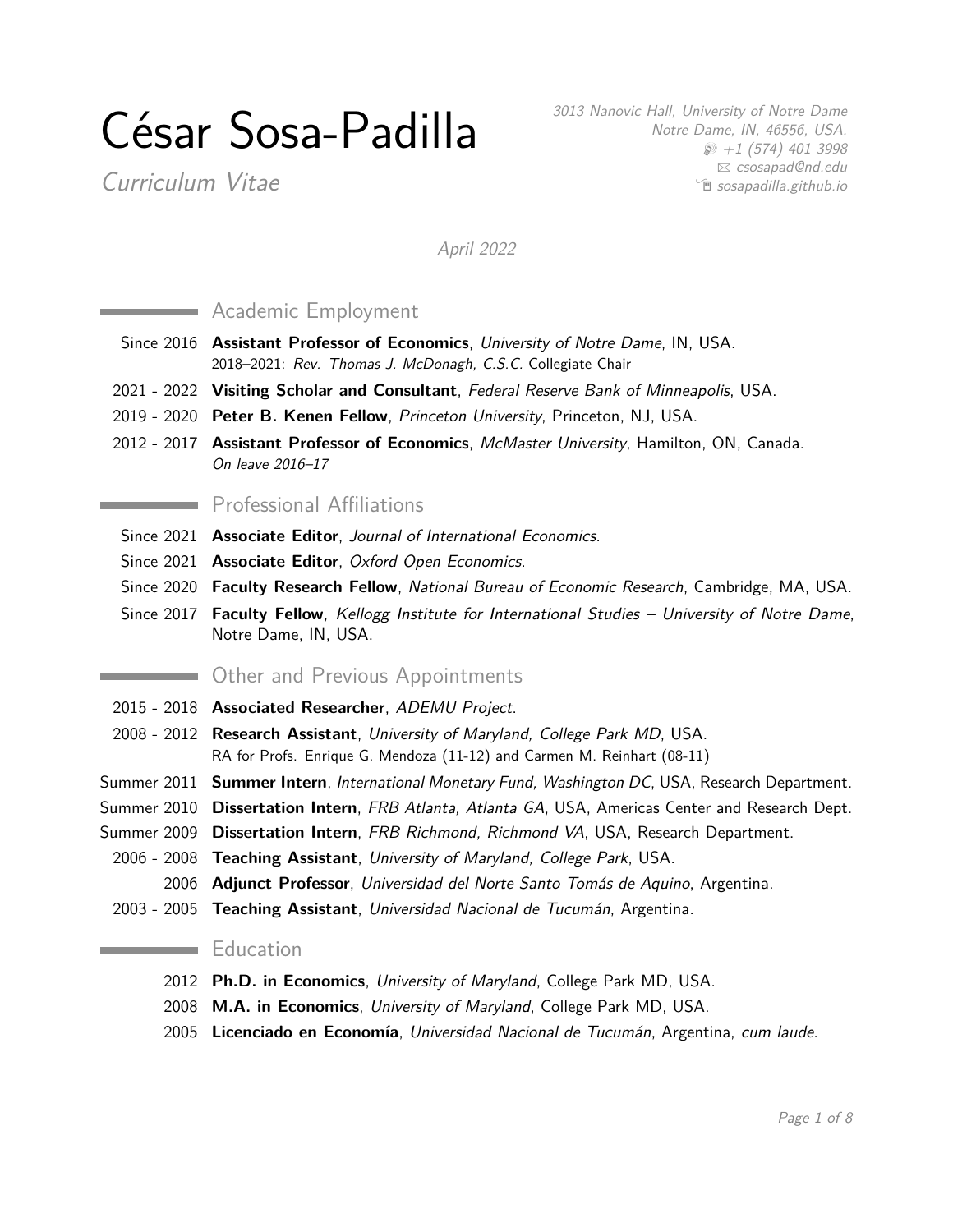#### Research Interests

Primary International Economics and Finance, Macroeconomics. Secondary Credit Risk, Fiscal Policy, Computational Economics.

Honors and Awards

- o Peter B. Kenen Fellowship, Princeton University, 2019-2020.
- Rev. Thomas J. McDonagh, C.S.C. Assistant Professorship, College Chair, University of Notre Dame, 2018 - 2021.
- { John Charles Polanyi Prize (Economic Sciences), 2016.
- { Hilda Moskowitz Graduate Fellowship, University of Maryland, Spring 2012.
- { Graduate Assistantship, University of Maryland at College Park, 2006 2012.
- $\circ$  1st escort of Argentinean Flag (Award to the best student of the class), Universidad Nacional de Tucumán, 2005.
- { Selected as one of the "Emerging Young Leaders in Latin America" by Fundación Carolina, Spain. 2005. Fellowship.

#### Publications

John Kealey, Pau S. Pujolas, and César Sosa-Padilla. Trade liberalization and firm produc-tivity: Estimation methods matter. Economic Inquiry, 57:1272-1283, 2019. [\[link\]](https://drive.google.com/open?id=1n-xXl7foxpJiJr4RKbCQRQ_OM06HB61z).

César Sosa-Padilla. Sovereign defaults and banking crises. Journal of Monetary Economics, 99:88–105, 2018. [\[link\]](https://doi.org/10.1016/j.jmoneco.2018.07.004).

Juan Carlos Hatchondo, Leonardo Martinez, and César Sosa-Padilla. Debt dilution and sovereign default risk. Journal of Political Economy, 124:1383-1422, 2016. [\[link\]](https://doi.org/10.1086/688081).

Juan Carlos Hatchondo, Leonardo Martinez, and César Sosa-Padilla. Voluntary sovereign debt exchanges. Journal of Monetary Economics, 61:32–50, 2014. [\[link\]](http://dx.doi.org/10.1016/j.jmoneco.2013.11.002).

César Sosa-Padilla. Firms' financing, contract enforcement, and liability dollarization. Journal of CENTRUM Cathedra, 3(1):10–17, 2010. [\[link\]](http://ssrn.com/abstract=1588170).

#### **Working Papers**

- $\circ$  "On Wars, Sanctions and Sovereign Default" (with Javier Bianchi). Submitted. [1ink]
- { "Reserve Accumulation, Macroeconomic Stabilization and Sovereign Risk" (with Javier Bianchi). R&R at the Review of Economic Studies. [\[link\]](https://sosapadilla.github.io/files/papers/Working_papers/reserves_macro_stabilization_web.pdf)
- { "Does It Matter How Central Banks Accumulate Reserves? Evidence from Sovereign Spreads" (with Federico Sturzenegger).  $2^{nd}$  *Round R&R at the Journal of International* Economics. [\[link\]](https://sosapadilla.github.io/files/papers/Working_papers/sosa-padilla_sturzenegger_web.pdf)
- o "Interest Rate Uncertainty and Sovereign Default Risk" (with Alok Johri and Shahed K. Khan).  $2^{nd}$  *Round R&R at the Journal of International Economics*. [1ink]
- $\circ$  "Sovereign Spreads and the Political Leaning of Nations" (with Johnny Cotoc and Alok Johri). Submitted. [\[link\]](https://sosapadilla.github.io/files/papers/Working_papers/politics_spreads_web.pdf)
- $\circ$  "Sovereign debt standstills" (with Juan Carlos Hatchondo and Leonardo Martinez). Submitted. [\[link\]](https://sosapadilla.github.io/files/papers/Working_papers/standstills_hmsp.pdf)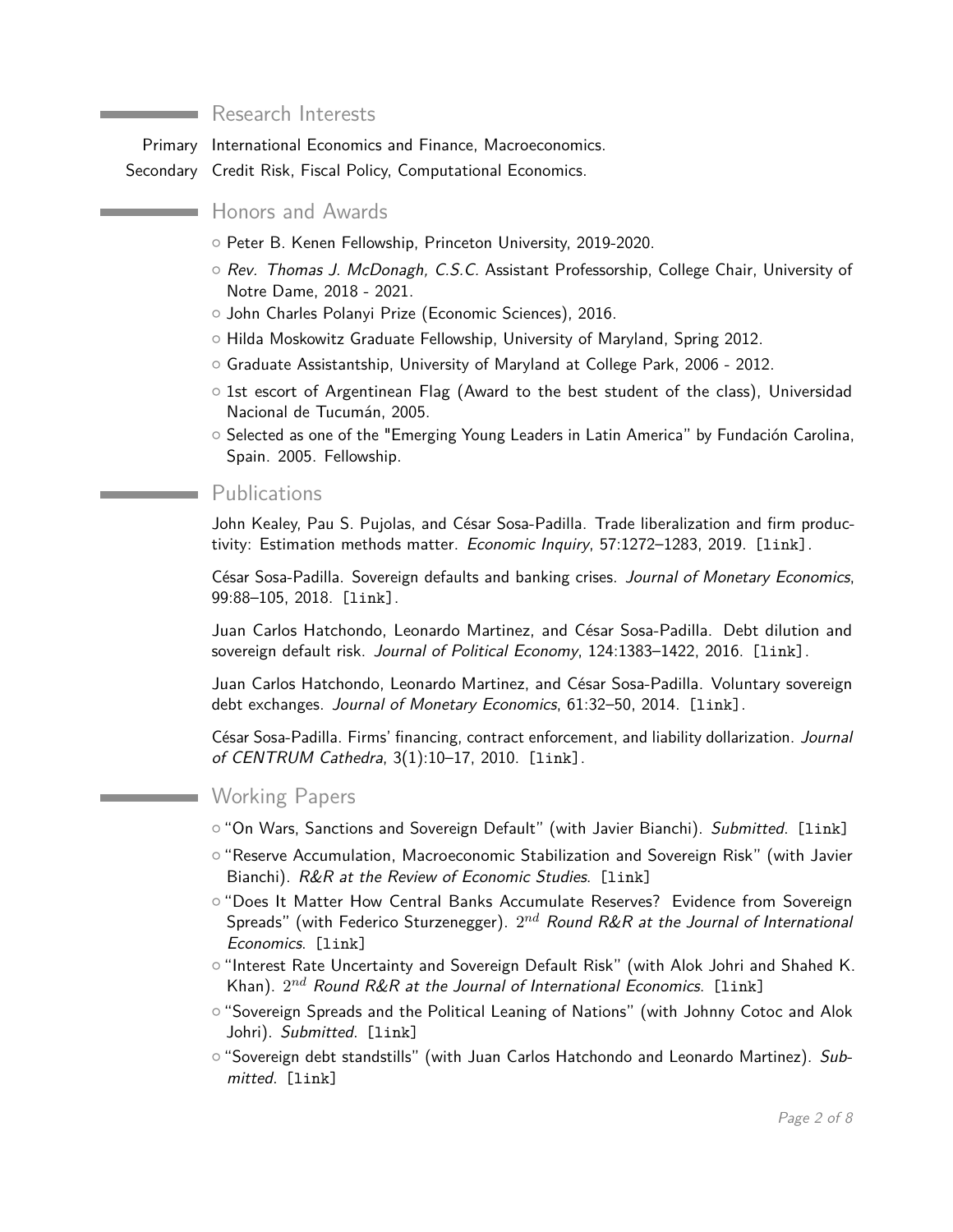- $\circ$  "Optimal Bailouts in Banking and Sovereign Crises" (with Sewon Hur and Zeynep Yom). [\[link\]](https://sosapadilla.github.io/files/papers/Working_papers/bailouts_web.pdf)
- $\circ$  "Borrowing under the shadow of China" (with Illenin Kondo and Astghik Mkhitaryan). [\[link\]](https://sosapadilla.github.io/files/papers/Working_papers/china_shadow_web.pdf)
- Policy Papers
- $\circ$  "Fiscal Rules: Coping with Revenue Volatility in Lesotho and Swaziland" (with J.Honda, F. Im, N. Koliadina, M. Morgan, M. Nose and J. Torres). IMF African Department WP. [\[link\]](http://www.imf.org/en/Publications/Departmental-Papers-Policy-Papers/Issues/2017/09/12/Fiscal-Rules-Coping-with-Revenue-Volatility-in-Lesotho-and-Swaziland-45073)

Work in Progress

- { "Reserve Accumulation and the Currency Composition of Sovereign Debt" (with Francisco Roldan). Draft coming soon.
- $\circ$  "A Quantitative Theory of the Domestic Share of Sovereign Debt: Equilibrium Repression" (with Zach Stangebye). In progress.
- $\circ$  "A Political Inequality Trap" (with Augusto Nieto-Barthaburu). In progress.

#### Seminars and Conferences Presentations (including scheduled)

- 2022 World Bank (East Asia & Pacific Chief Economist Office), Minneapolis Fed, University of Oklahoma, Virtual International Trade and Macroeconomics Seminar, "Emerging and Frontier Markets: Capital Flows, Resiliency, Risks, and Growth" NBER Conference (Cartagena, Colombia), SED Annual Conference (Madison).
- 2021 Canadian Macro Study Group, SED Annual Conference (Minneapolis), CEBRA Annual Meeting, Banco Central de Uruguay Annual Meeting, Universidad de San Andrés (Argentina), Red NIE (Argentina), University of Minnesota, University of Wisconsin-Madison, LACEA Annual Meeting, IMF, UTDT Annual Conference, Conferencia de Egresados – UNT.
- 2020 FRB Cleveland, Stony Brook University, International Monetary Fund, Red NIE (Argentina), Notre Dame, Banco Central de Chile, FRB Minneapolis\*, FRB Philadelphia\*, Rutgers University<sup>\*</sup>, University of Rochester<sup>\*</sup>. (\* denotes presentations affected by COVID-19)
- 2019 ND–PUC Luksburg Conference on Recent Advances in Macroeconomics (Santiago, Chile), 4th Annual Notre Dame Mini-Conference on International Economics and Finance, Banco Central de la República Argentina, Universidad Nacional de Tucumán, Salento Macro Meetings (Galatina, Lecce, Italy), NBER International Finance and Macroeconomics Fall Meeting (Boston, MA), Princeton University.
- 2018 ADEMU 'Sovereign Debt in the 21st Century' Conference (Toulouse, France), Chicago Workshop on International Economics (FRB Chicago), Tsinghua Workshop in International Finance (Beijing, China), SED Annual Conference (Mexico City, Mexico), Banco Central de Chile, UTDT Annual Conference, Conferencia de Egresados – UNT.
- 2017 2nd Annual Notre Dame Mini-Conference on International Economics and Finance, Trinity College Dublin, SED Annual Conference (Edinburgh, Scotland), Conference in Honor of Dr. Víctor Elías (Universidad Nacional de Tucumán), University of Warwick, Queen's University, Carleton University, University of Wisconsin–Madison.
- 2016 FRB Atlanta, University of Notre Dame, George Washington University, Federal Reserve Board of Governors, U.C. Santa Cruz, IDB - Research Department, FRB St. Louis, European University Institute, SED Annual Conference (Toulouse, France).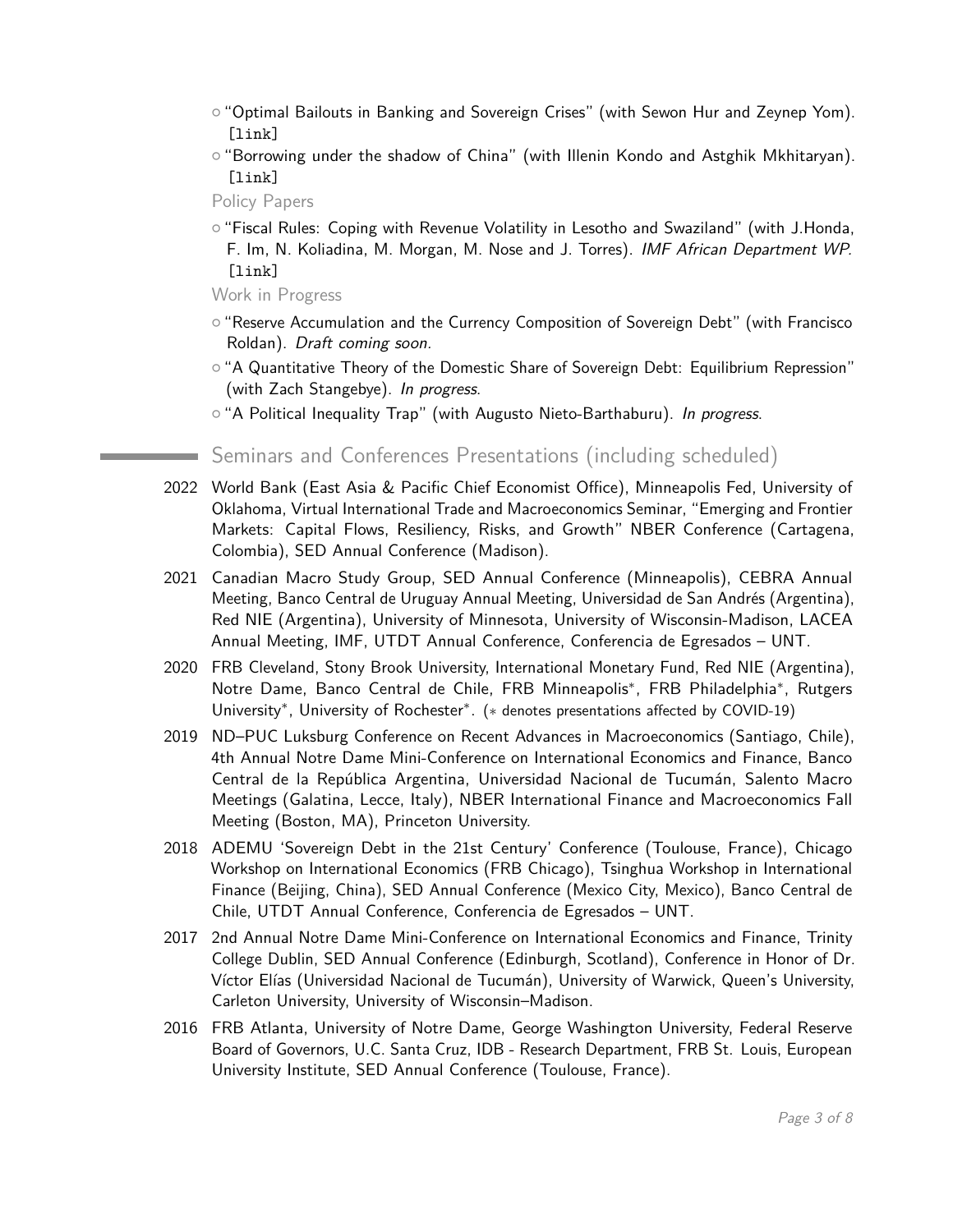- 2015 World Bank Research Department, European University Institute, Banco Central de Chile, PUC-Chile, Argentine Regional Science Association 5th Annual Meeting (Tucumán, Argentina), PAELLA Workshop (University of Notre Dame), University of Toronto, Université de Montréal, York University, Universidad Nacional de Tucumán (Argentina), RIDGE Sovereign Debt Workshop (UBA, Argentina).
- 2014 Society for Economic Dynamics Annual Conference (Toronto, Canada).
- 2013 Univ. of Western Ontario, Carnegie-Rochester-NYU Conference on Public Policy (NYU Stern), Universidad Torcuato Di Tella (Argentina), Canadian Econ. Assoc. Annual Conference (Montréal, Canada), North-American Summer Meeting of the Econometric Society (USC), Univ. Nacional de Tucumán (Argentina), Di Tella 'XVI Workshop in International Economics and Finance' (Dominican Republic), IMF Institute, Wilfrid Laurier University.
- 2012 Bank of England, FRB Atlanta, North Carolina State University, McMaster University, IDB - Research Department, FGV-EPGE (Brazil), Univ. Nacional de Tucumán (Argentina), Canadian Macro Study Group (Montréal), FRB Richmond Conference on Sovereign Debt.
- 2011 Universidad Nacional de Tucumán (Argentina), 17th International Conference on Computing in Economics and Finance (San Francisco, CA), University of Maryland Macro/Int'l Brownbag.
- 2010 Eastern Economic Association Annual Conference (Philadelphia, PA), Royal Economic Society Annual Conference (Guilford, UK) , University of Maryland Macro/Int'l Brownbag , FRB Atlanta, Society of Economic Dynamics Annual Conference (Montréal, Canada)
- 2009 FRB Richmond, University of Maryland Macro/Int'l Brownbag, Universidad Nacional de Tucumán (Argentina).

#### **Discussions**

- { C. Arellano, Y. Bai and G. Mihalache. "Deadly Debt Crises: COVID-19 in Emerging Markets," NOVA Summer School. Virtual, July 2021.
- $\circ$  Xuan Wang. "Bankruptcy Codes and Risk Sharing of Currency Unions," IBEFA Conference. Virtual, June 2021.
- $\circ$  C. Grosse-Steffen, L. Pagenhardt and M. Rieth. "Committed to Flexible Fiscal Rules," Banque de France Workshop. Virtual, May 2021.
- $\circ$  G. Benigno, L. Fornaro and M. Wolf. "Reserve Accumulation, Growth and Financial Crises," Central Bank of Chile - IDB - JIE Conference. Virtual, May 2021.
- { C. Arellano, Y. Bai and G. Mihalache. "Deadly Debt Crises: COVID-19 in Emerging Markets," Sovereign Debt Virtual Workshop. FRB Richmond, August 2020.
- $\circ$  A. Karantounias, "Greed versus Fear: Optimal Time-Consistent Taxation with Default," Joint Central Bankers' Conference. FRB Atlanta, October 2019.
- $\circ$  M. Gödl, "Disentangling the Eurozone Crisis: A DSGE Perspective," Kellogg Institute Work-in-Progress Meeting. University of Notre Dame, October 2018.
- o L. Schiumerini, and D. Steinberg, "The Black Market Blues: The Political Costs of Illicit Currency Markets," Kellogg Institute Work-in-Progress Meeting. University of Notre Dame, February 2018.
- { D'Erasmo, P. , and E. Mendoza, "Optimal Domestic (and External) Sovereign Default," Annual Atlanta Fed–Emory University International Econ. Workshop. December 2017.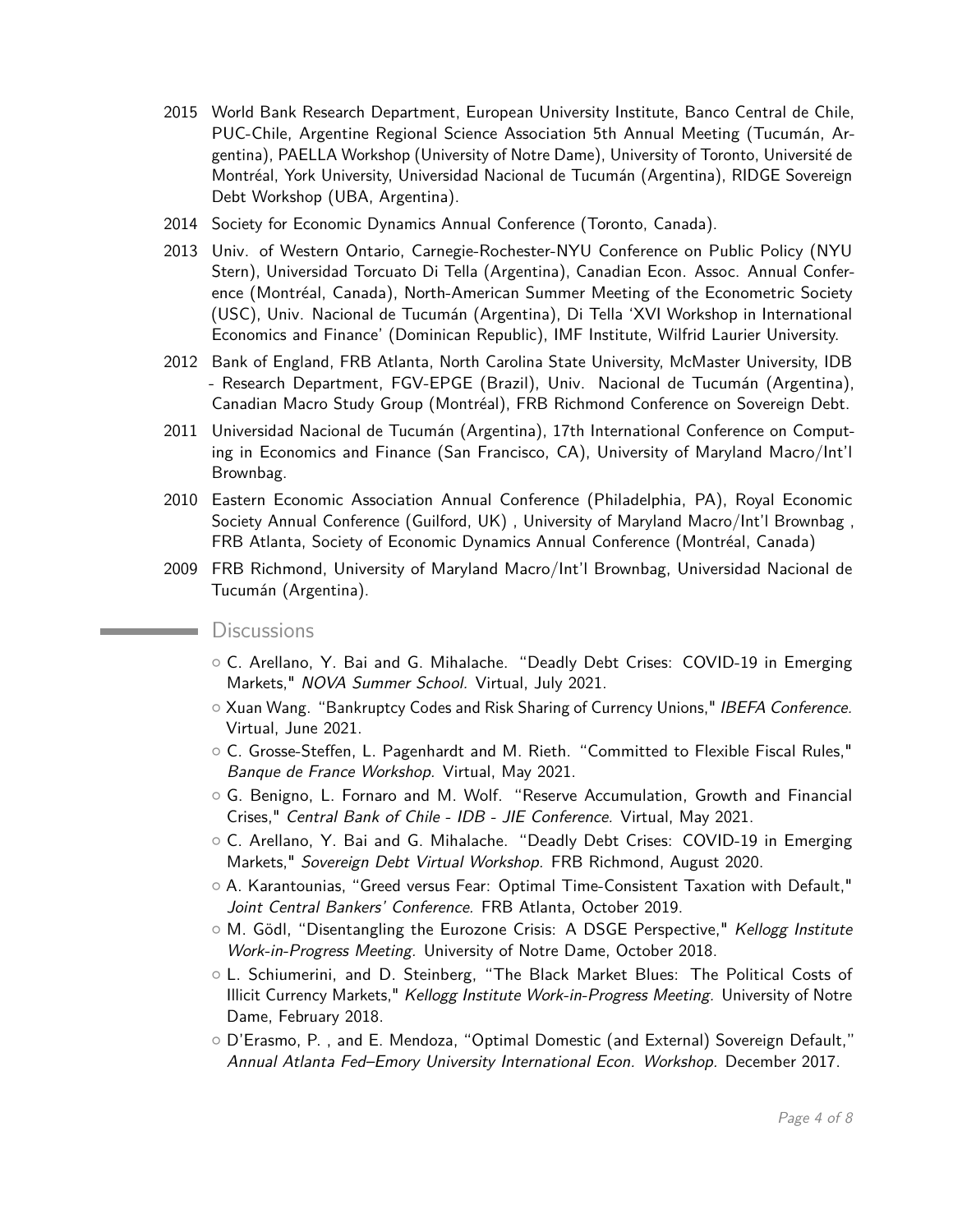$\circ$  L. Ohanian, P. Restrepo-Echavarria, and M. Wright, "Bad investments and missed opportunities? Postwar capital flows to Asia and Latin America," 2nd Annual Missouri Macro Workshop. Washington University in St. Louis, March 2017.

#### Lifetime Research Funding

- 2019 **Kellogg Institute Grant**, University of Notre Dame, Project: "2019 PAELLA Workshop". Amount: USD 3,000
- 2019 **Small Henkels Lecture Award**, ISLA, University of Notre Dame, Project: "4 *th* ND Miniconference on International Economics and Finance". Amount: USD 3,000
- 2018 **Travel to International Conferences Grant**, ISLA, University of Notre Dame. Amount: USD 2,108
- 2018 **Luksburg Foundation Grant**, Notre Dame International, Project: "The Notre Dame- PUC Luksburg Conference on Recent Advances in Macroeconomics". Amount: USD 12,000
- 2017 **Small Henkels Lecture Award**, ISLA, University of Notre Dame, Project: "3 *rd* ND Miniconference on International Economics and Finance". Amount: USD 4,900
- 2017 **Travel to International Conferences Grant**, ISLA, University of Notre Dame. Amount: USD 2,107
- 2017 **Small Henkels Lecture Award**, ISLA, University of Notre Dame, Project: "ND-TCD Conference on International Finance". Amount: USD 5,000
- 2016 2018 **Insight Development Grant**, SSHRC, Project: "Regulating Capital Flows to Emerging Markets", Co-Pi: Julien Bengui (Univeristé de Montréal). Amount: CAD 67,955
- 2015 2016 **Standard Research and Creative & Performing Arts Grant**, ARB McMaster University, Project: "The Fiscal Costs of Banking Crises under Sovereign Default Risk". Amount: CAD 4,900
- 2013 2015 **Insight Development Grant**, SSHRC, Project: "Financial Innovation and Inequalities", Co-Pi: Julien Bengui (Univeristé de Montréal). Amount: CAD 31,600
- Summer 2014 **Economics Department Summer RAship Position**, McMaster University, Project: "Exporting Status and Productivity: A Nonparametric Redux", Co-Pi: Pau S. Pujolàs (McMaster University). Amount: CAD 4,500 (plus benefits)
- 2012 2013 **Standard Research and Creative & Performing Arts Grant**, ARB McMaster University, Project: "Debt Dilution in Sovereign Borrowing: A Novel Measure and Alternatives to Cope with it". Amount: CAD 6,998
- Summer 2010 **Jacob K. Goldhaber Travel Grant**, University of Maryland. Amount: USD 500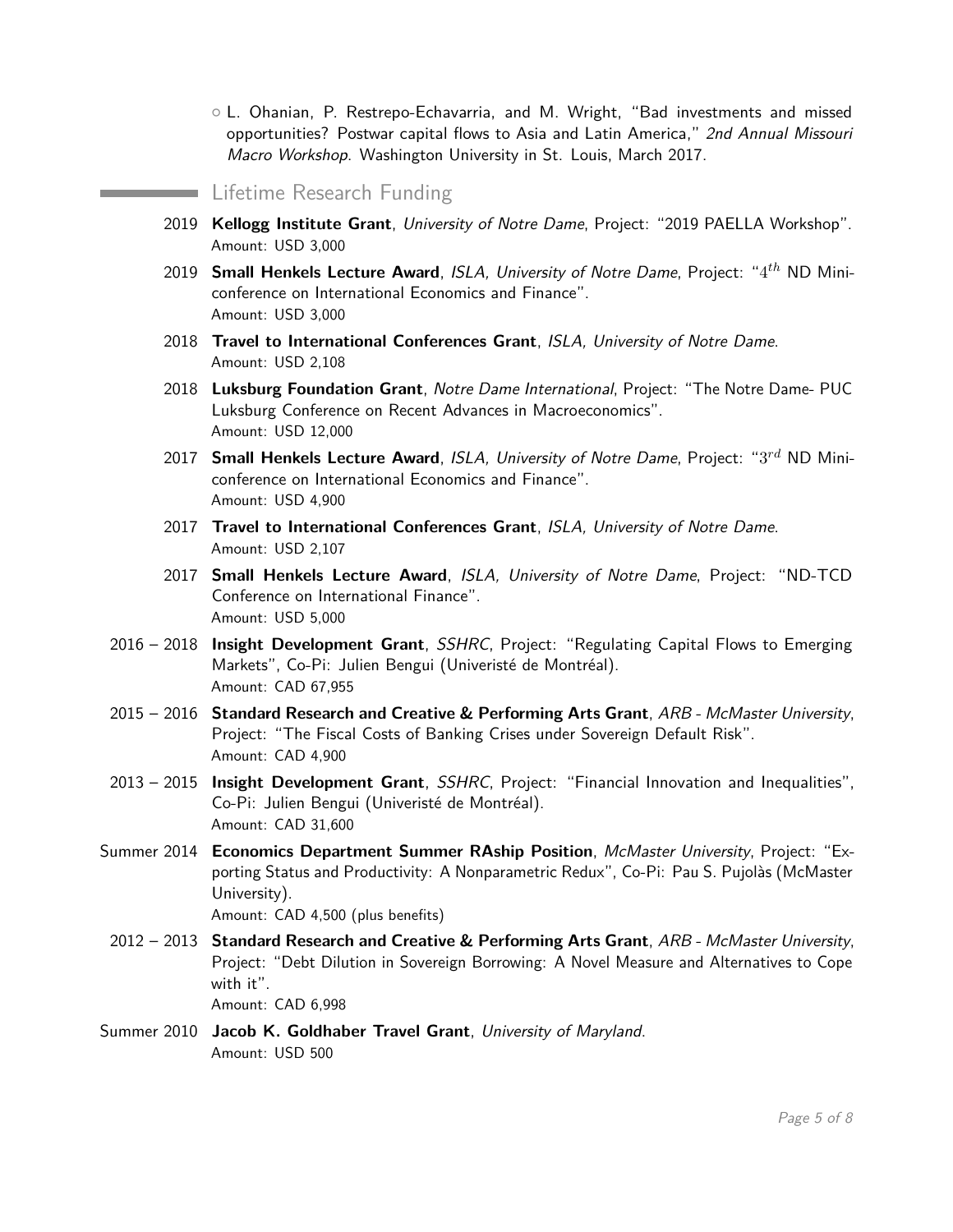- 2005 2006 **CIUNT Young Researchers Start-up Grant**, Universidad Nacional de Tucumán, Project: "Inequality in Argentina". Amount: ARS 6,000
- 2004 2005 **CIUNT Completion of Undergraduate Studies Grant**, Universidad Nacional de Tucumán, Project: "Topics in International Trade and Technology Adoption". Amount: ARS 3,600

(Short) Visiting Positions and Consulting

- 2020 **Visitor**, Federal Reserve Bank of Cleveland, Cleveland OH, USA.
- 2019 **Visiting Scholar**, Federal Reserve Bank of Philadelphia, Philadelphia PA, USA.
- 2016, 19 **Visiting Scholar**, Federal Reserve Bank of St. Louis, St. Louis MO, USA.
- 2016 **Visiting Research Fellow**, European University Institute, Florence, Italy.
- 2010, 13, 15 **Visiting Scholar**, International Monetary Fund, Washington DC, USA.
	- 2014 **Consultant**, World Bank, Washington DC, USA.
		- 2013 **Visiting Scholar**, CIREQ, Université de Montréal, Montréal QC, Canada.

## Other Professional Duties

- Organizer 2014 Canadian Macroeconomics Study Group, 2015 McMaster International Economics Workshop, 2017 IM-TCD-ND Workshop on International Macroeconomics and Capital Flows, ND–PUC Luksburg Conference on Recent Advances in Macroeconomics (2019), Annual Notre Dame Mini-Conference on International Economics and Finance (2017– ), PAELLA Workshop at Notre Dame (2017– ).
	- Referee American Economic Review (x4); AER–Insights; AEJ Macroeconomics (x5); Canadian Journal of Economics (x2); Economic Inquiry; Economic Journal; Economics Letters (x2); European Economic Review; International Economic Review (x3); IMF Economic Review (x2); International Finance; Journal of Development Economics (x2); Journal of Economic Dynamics and Control (x3); Journal of Economic Theory; Journal of the European Economic Association (x5); Journal of International Economics (x10); Journal of Money, Credit, and Banking (x2); Journal of Monetary Economics (x4); Macroeconomic Dynamics; North American Journal of Economics and Finance; OeNB (Austrian National Bank) Working Paper Series; Review of Economic Dynamics (x5); Review of Economic Studies (x5).
- Reviewer National Science Foundation (NSF), Social Sciences and Humanities Research Council of Canada (SSHRC), Fondo Nacional de Desarrollo Científico y Tecnológico (FONDECYT, Chile) (x2)
- Departmental Junior Recruiting Committee (Member, 2015-16), Chair Selection Committee (Member, Service (at 2015), Ad-hoc Website Committee (Member, 2014-15), Departmental Representative to McMaster) School of Graduate Studies Theses Defenses (2013-14).
	- Professional American Economic Association, LACEA, Canadian Economic Association, Econometric Affiliations Society, Royal Economic Society.
		- Other Maryland Population Research Center, Affiliated Graduate Student (2008-2012); UMD Economics Graduate Student Association, Co-chair (2007-2008); "Becker Center on Chicago Price Theory" (U. of Chicago) Summer Camp 2008.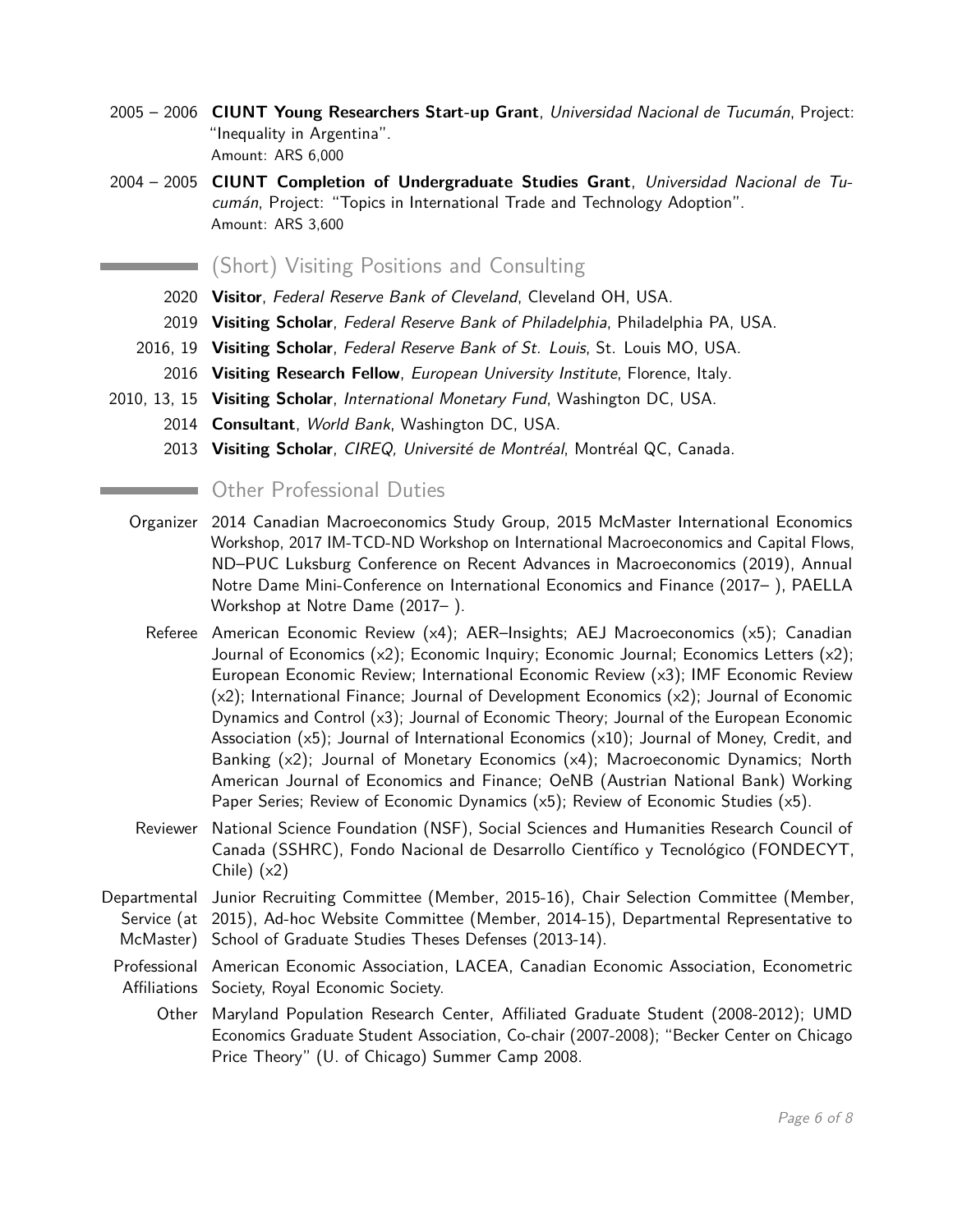#### **Craduate Advising**

University of Notre Dame

- { Carlos Rondón Moreno. Committee member. Graduation date: 2019. First job: Central Bank of Chile.
- $\circ$  Yuanhao Niu. Committee member. Graduation date: 2021. First job: Data Scientist at Epsilon
- $\circ$  Astghik Mkhitaryan. *Committee member.* Expected graduation date: 2022. First job: Economist at Amazon.

McMaster University

- $\circ$  Waheed Olagunju. Committee member. Graduation date: 2016. First job: KAPSARC.
- o John Kealey. Committee member. Graduation date: 2016.
- $\circ$  Sabreena Obaid. Committee member. Graduation date: 2017. First job: Bank of Canada.
- { Shahed Khan. Committee member. Graduation date: 2018. First job: York University.

#### External Member

- $\circ$  Ricardo Vicente European University Institute. External committee member. Graduation date: 2016.
- $\circ$  Johnny Cotoc McMaster University. External committee member. Expected graduation date: 2022.

#### **Teaching**

University of Notre Dame

- ECON 70554 International Macro II. Main Instructor. Grad. level. Spring 2017, Fall 2018, Fall 2020.
- ECON 73002 Graduate Macro Workshop. Main Instructor. Grad. level. Spring 2018.
- ECON 30020 Intermediate Macro. Main Instructor. Undergrad. level. Falls 2016, 2017, 2018; Spring 2021.

McMaster University

- ECON 752 International Finance. Main Instructor. Grad. level. Winters 2013, 2014, 2015, 2016.
- o ECON 724 Macroeconomic Theory II. Main Instructor. Grad. level. Winters 2013, 2014, 2015, 2016.
- ECON 3H03 Int'l Monetary Economics. Main Instructor. Undergrad. level. Fall 2012, Winters 2014, 2015, 2016.
- O ECON 3K03 Monetary Economics. Main Instructor. Undergrad. level. Fall 2015.

University of Maryland

- $\circ$  ECON 325 Intermediate Macroeconomics (for Econ-majors only). Main Instructor. Undergrad. level. Summer 2008, Winter 2010.
- $\circ$  ECON 744 International Macroeconomics with Incomplete Markets and Financial Frictions. TA. Grad. level. Fall 2011.
- $\circ$  ECON 201 Introductory Macroeconomics. TA. Undergrad. level. Spring 2007, Fall 2007.
- $\circ$  ECON 200 Introductory Microeconomics. TA. Undergrad. level. Fall 2006.